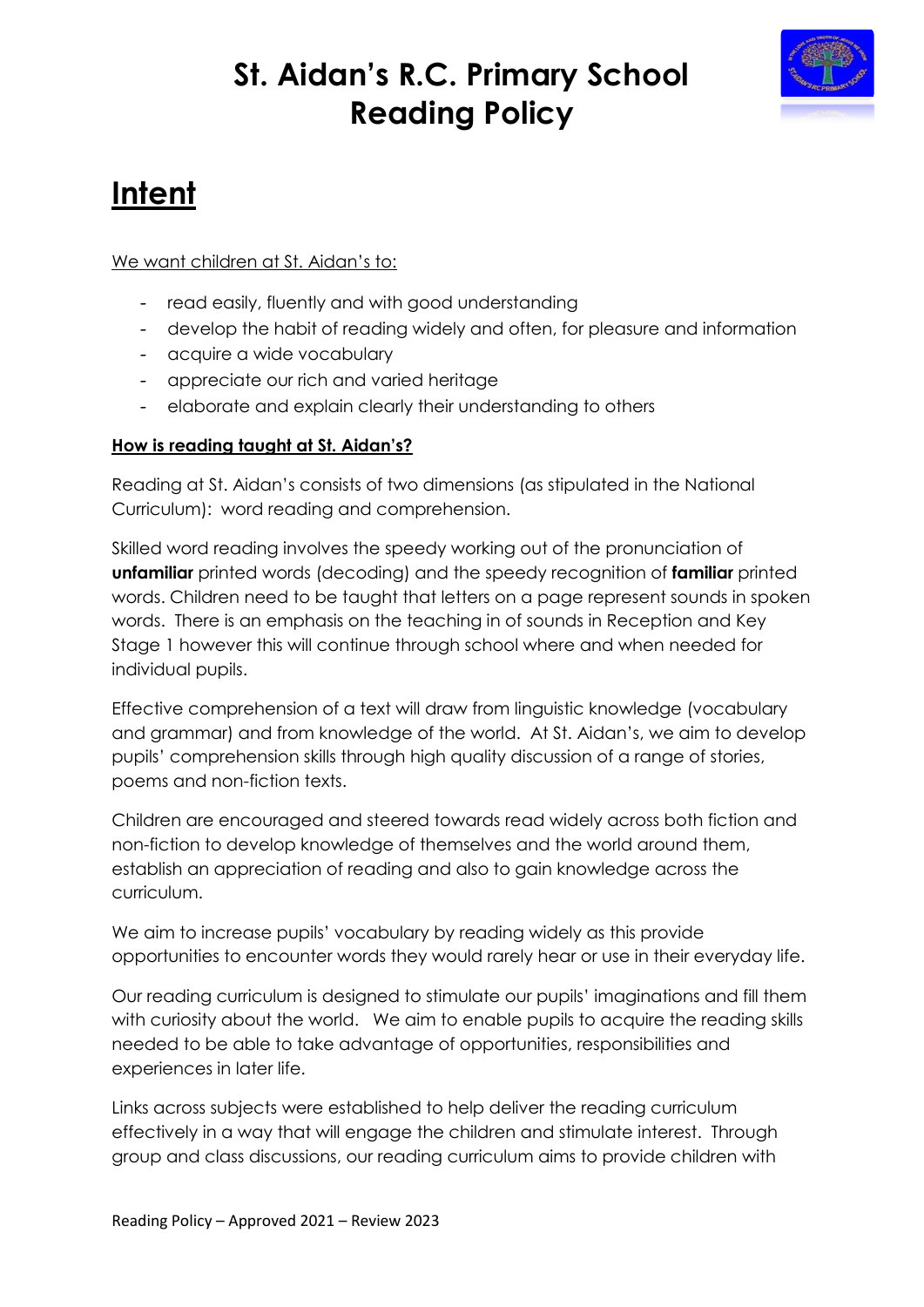

skills and knowledge that can be drawn upon in later life across a range of social situations.

## **Implementation**

Reading is taught through regular guided reading and comprehension lessons where children are taught to use and apply the skills of reading. Children are also heard reading individually.

Classes have a timetabled story time at the end of most school days. They listen to a range of books, the majority of these are the core reading books for their year group. It is the expectation that by the end of each academic year children will have a knowledge and understanding of 15 core reading books, chosen specifically for that year group.

New parents in Reception class are provided with guides to the teaching of sound and reading to help them support their children during the early stages of reading. These guides are available to all via the school website.

### **Organisation and Delivery of the Reading Curriculum**

Teachers produce a long-term plan, medium term and weekly plans to give a developing overview of the genre being studied and the texts used.

## **Impact**

Reading skills are taught, they are practised and they are repeated and revisited. This enables our children to develop deep understanding so they can use and apply skills taught in reading across all subjects at the same high standard as they do in the specific reading lessons.

### **Monitoring and Evaluating Reading**

Teaching and learning are monitored through planning and assessment scrutiny, lesson observations, work scrutiny and through talking to the children within lessons. Data reviews of Year 2 and Year 6 attainment is used as an effective summative evaluation of the needs of the school. All of the formentioned actions provide foundations to evaluate reading effectively.

## **Assessment, Recording and Reporting Formative Assessment**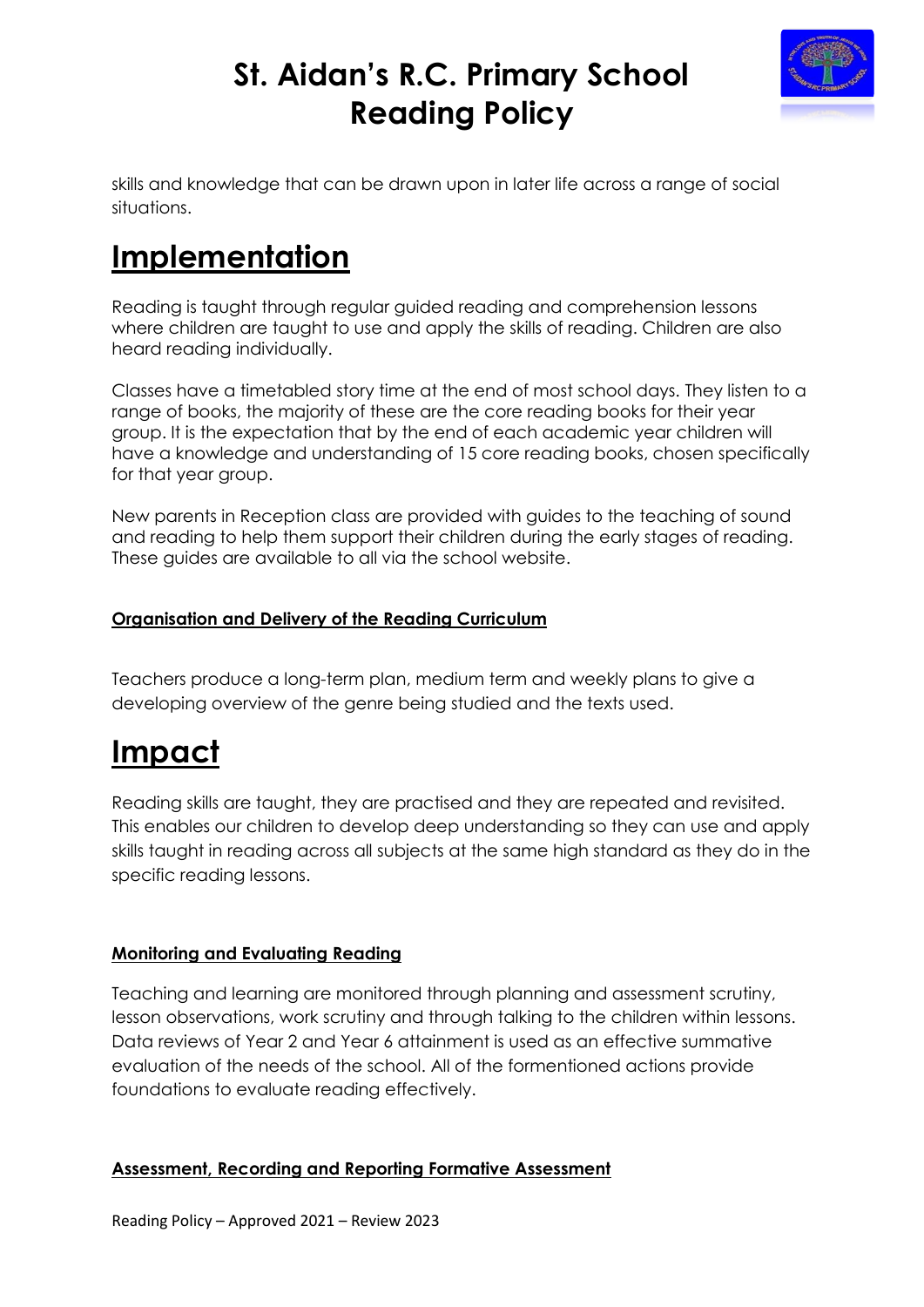

Assessment is part of everyday teaching and learning. 'Assessment for Learning' strategies such as sharing the learning intention, self and peer assessment are part of everyday practice enabling children to take a more proactive role in their learning. Pupils are assessed at the end of each term and progress recorded.

Intervention measures are in place for identified EYFS, Key Stage One and Key Stage Two children to ensure that they will make the best possible progress.

Summative assessments are used in Years 2 and 6 to record end of year attainment and progress.

Year 1 phonics screening and Year 2 recheck is administered in the Summer term.

Information is shred to parents informally through discussion at parent consultations twice a year and through a written report in the July of each academic year.

#### **Inclusion**

Individual pupils who are not making as much progress as their peers are identified and monitored during termly data meetings.

Progress and achievement of all learners is tracked and the curriculum is personalised when required.

### **Guided Reading at St. Aidan's**

Guided Reading is a classroom activity in which pupils are taught in groups according to reading ability or as a whole class. The teacher works with each group or as a whole class on a text carefully selected to offer an appropriate level of challenge. The books selected should be comfortable for the readers, but offering some challenge.

Challenge may be in terms of reading cues and strategies, language and vocabulary, or sophisticated aspects of grammar, inference, skimming and scanning.

At St. Aidan's Primary School, Guided Reading lessons form an important part of our strategy to raise standards in all areas of literacy across the age range from Year One to Year Six.

Guided Reading time allows teaching staff and children to share a period of sustained reading that will lead the way to confident independent, interpretive reading.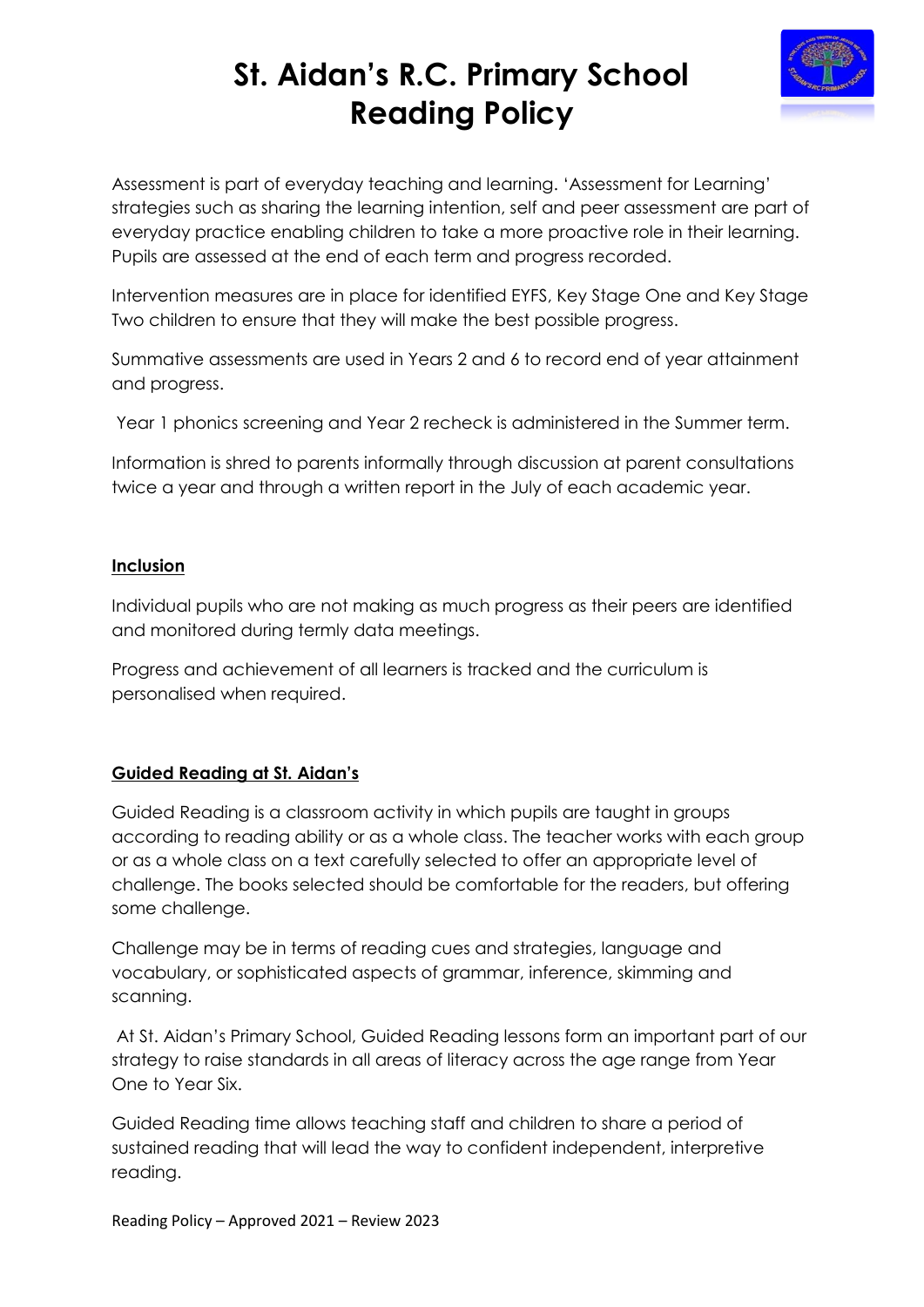

### Group reading can offer opportunities for:

 observing, recording, reporting and assessing children's reading strategies and behaviours and keeping an eye on progress;

 teaching reading strategies for different kinds of reading – e.g. plays, poetry, nonfiction texts (recounts, instructions, reports), as well as stories;

- regular practice in tackling unfamiliar and familiar print;
- establishing confidence;
- talking about texts with and without an adult;
- tackling challenging texts in a spirit of communal support;
- noting where readers might be guided next in their reading choices;
- giving a high profile to reading as a valuable and public activity;
- linking reading, writing and talking

### **Reading Comprehension at St. Aidan's**

The key comprehension strategies are described below:

#### **Using prior knowledge / previewing**

When students preview text, they tap into what they already know that will help them to understand the text they are about to read. This provides a framework for any new information they read.

#### **Predicting**

When students make predictions about the text they are about to read, it sets up expectations based on their prior knowledge about similar topics. As they read, they may mentally revise their prediction as they gain more information.

#### **Identifying the main Idea**

Identifying the main idea requires that students determine what is important and then put it in their own words. Implicit in this process is trying to understand the author's purpose in writing the text.

### **Questioning**

Asking and answering questions about text is another strategy that helps students focus on the meaning of text. Teachers can help by modelling both the process of asking good questions and strategies for finding the answers in the text.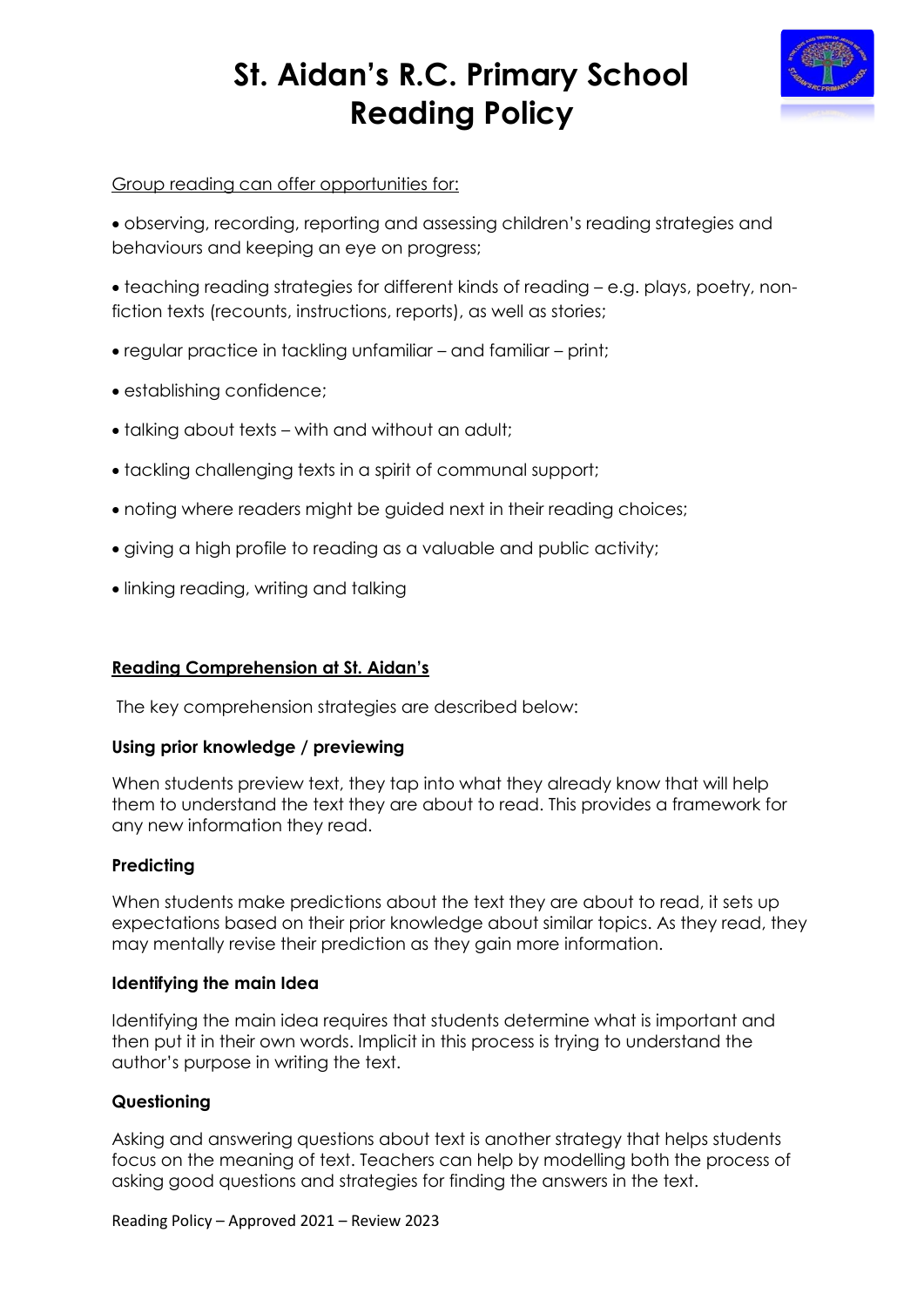

#### **Making inferences**

In order to make inferences about something that is not explicitly stated in the text, students must learn to draw on prior knowledge and recognize clues in the text itself.

#### **Visualising**

Readers can take advantage of illustrations that are embedded in the text or create their own mental images or drawings when reading text without illustrations.

#### **Individual reading at St. Aidan's**

Children receive an individual reading books in Reception during the autumn term. EYFS and Key Stage 1 children are taught sounds using the Sounds-Write programme. In each unit of the programme there are reading books that contain that specific sound alongside consolidation of previous sounds. Text is added gradually as children learn the relationship between letters and sounds, but at the same time the teacher is guiding the fledgling readers to appreciate the bigger picture – that books have an individual message. Decoding unlocks the message, but the layers of meaning are shown in many ways: illustrations, variations of print type, capitals and punctuation, layout and in the voice of the reader.

At Key Stage Two, children are becoming more fluent but still need support as they develop the full range of strategies needed to become an experienced reader. The role of the adult, at this stage, is to further develop understanding of structure, genre, character, vocabulary, interpretation and individual preferences to engage each child in responding to a wide range of questioning.

#### **Drama**

Role play and drama provide immediate routes into the world of story and allow children to explore texts actively. Through role-play and drama, children are encouraged to experiment with the 'what if?' of plot and make it their own. Roleplay is a particularly effective way for children to inhabit a fictional world, imagining what the world of the story would be like, and illuminating it with their own experience.

It enables children to put themselves into particular characters' shoes and imagine how things would look from that point of view. Through drama and role-play children can imagine characters' body language, behaviour and tones of voice in ways that they can draw on later when they write.